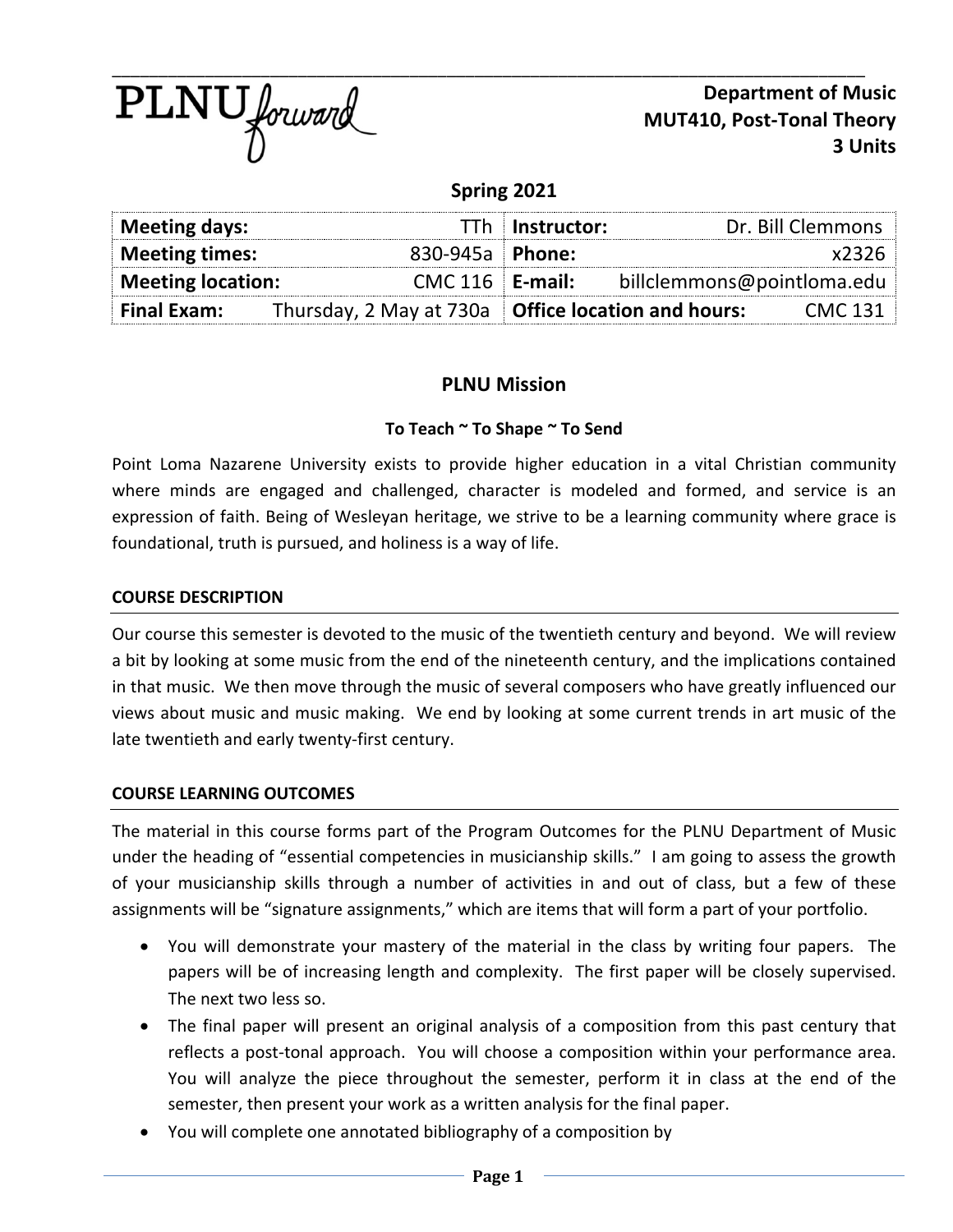- generating a research list from RILM,
- working with your colleagues to read the literature, then create abstracts of the articles and books.
- You will compose one soundtrack to a short film clip that reflects an advanced practice.
- There are several tests with which you will demonstrate your mastery of techniques such as set theory, CSEG analysis, 12-tone and advanced collections.

## **COURSE OBJECTIVES—WHAT I HOPE TO ACCOMPLISH**

This semester we will cover:

- Impressionism, modality, and Debussy's contributions
- Expanded tonality in the music of Stravinsky and Bartok
- Serial, or 12-tone music in the works of the second Viennese school
- The analysis of atonal music through the eyes of pitch-class set theory
- Composing with electronic media
- More recent trends in the composition of art music
- Improvisation as a means of exploring a variety of these items

## **COURSE SCHEDULE AND ASSIGNMENTS**

Course schedule and timeline is maintained on Canvas under the "Syllabus" navigation menu.

## **REQUIRED TEXTS AND RECOMMENDED STUDY RESOURCES**

We will not always use a text, since most of what we do this semester involves listening to and analyzing music. However, for at least half of the semester we will refer to the ideas found in a great little text:

- Straus, Joseph. *Introduction to Post-Tonal Theory*. Englewood Cliffs NJ: Prentice-Hall. First ed., 1990. 3d ed., 2004. 4th ed., 2016.
- In addition, I highly recommend picking up a copy of:
- University of Chicago Press. *The Chicago Manual of Style*. Chicago: Chicago Univ. Press. Several editions. Current edition is the 15th. 2003.

Or, its smaller cousin:

Turabian, Kate L. *A Manual for Writers of Term Papers, Theses and Dissertations*. Chicago: Univ. of Chicago Press. Curr ed., 6th. 1996.

Both of these are available on abebooks.com for only a few dollars. Please do not go out and retail a \$100 copy! They are also available in the reference section of our library and circulating copies are on the shelves. You may be able to find an earlier edition of the Straus text. However, please do not purchase the first edition. There were substantial changes made between the first and second editions.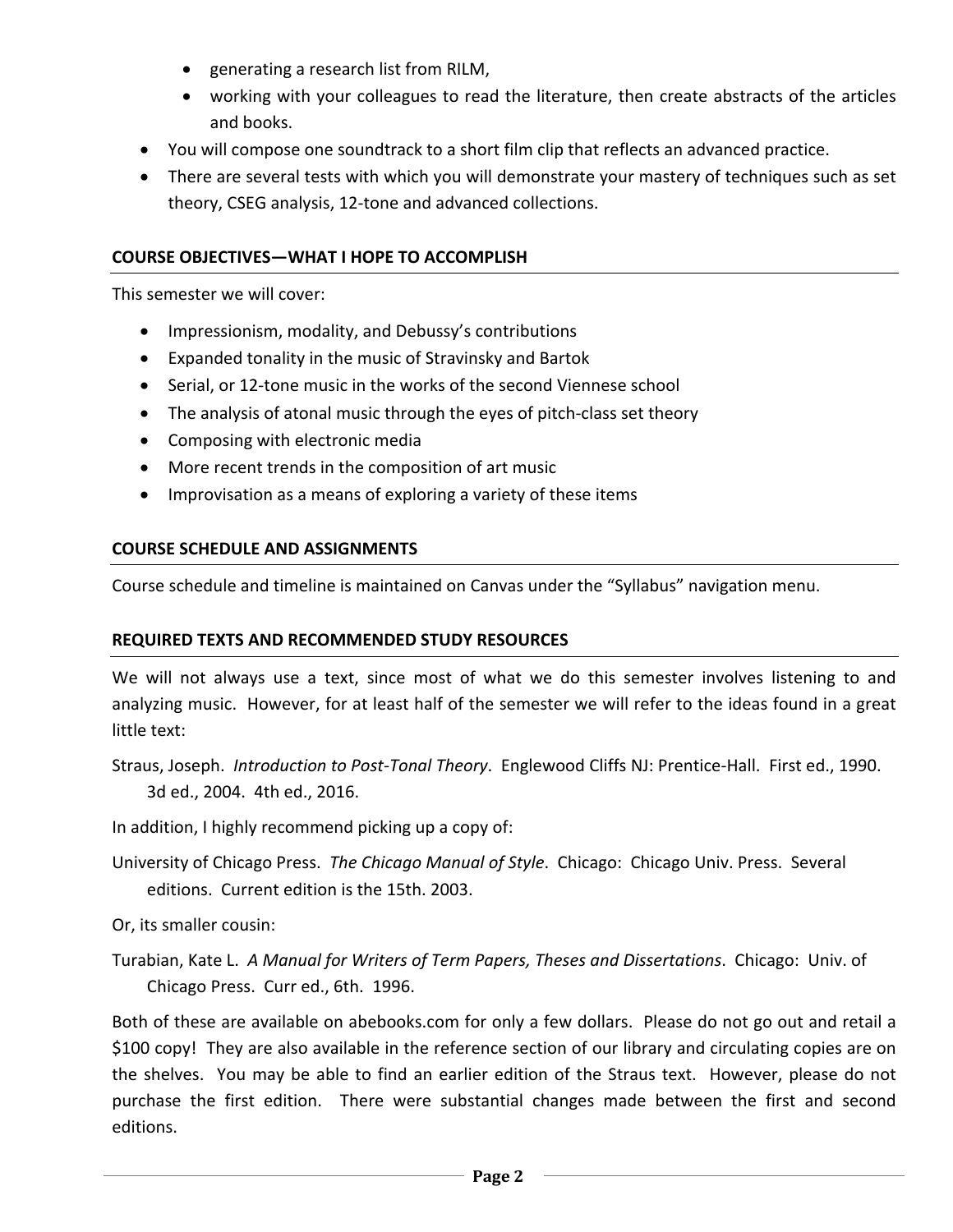| Assignment distribution by percentage: |     | Sample grade scale: |               |  |
|----------------------------------------|-----|---------------------|---------------|--|
| Unit Tests in class (3)                | 25% | $A = 93 - 100$      | $C = 73 - 76$ |  |
| Unit Papers (4)                        | 25% | $A = 92 - 90$       | $C = 70 - 72$ |  |
| Compositions                           | 15% | $B+=87-89$          | $D+=67-69$    |  |
| <b>Homework</b>                        | 10% | $B = 83 - 86$       | $D = 63 - 66$ |  |
| The final paper, analysis and          |     | $B = 80 - 82$       | $D = 60 - 62$ |  |
| performance                            | 25% | $C+=77-79$          | $F = 0 - 59$  |  |

#### **THE FINAL PROJECT**

The final project is a major part of the final grade and will be graded more strictly than any other assignment. You are asked to speak with your applied teacher at the beginning of the semester about adding a composition that is firmly in the atonal repertory. That is, a piece of twentieth-century music that does not work with tonal materials. You should be working on this piece with your teacher during the semester, we will work on creating an analysis of the work in our class. At the end of the semester you will perform for the class, present an analysis of the work to the class, then write up the analysis as a final paper.

Please consult with me about the music that you will be working on. I will need to know what piece it is by the second week of the semester. Music by such composers as Bernstein, Copland, and Barber may, or may not be suitable, in spite of the fact that they were written in the twentieth century. You must get my approval for all repertory. It should be a recital-level composition that is actively studied during the course of the semester, and performed during the last week of the course.

The assignment consists of a performance of your piece in class, including a small presentation about the piece, then a full analysis of the piece submitted as the final paper.

### **COMPOSITIONS AND THE FINAL COMPOSITION**

During the semester there will be several compositions assigned which are prepared and performed in class. These will arise directly out of our class discussions and analyses. There will also be a single composition that will be due and performed at the end of the semester. As with the papers, it is expected that the composition submitted, corrected, and resubmitted. The composition should be in a recognizable form, and should be about 3 minutes in length. It should be firmly in the atonal repertory and be scored using extended instrumental and compositional practices.

#### **THE SECTION PAPERS**

There are six different sections that are covered during the course of the semester. The sections are: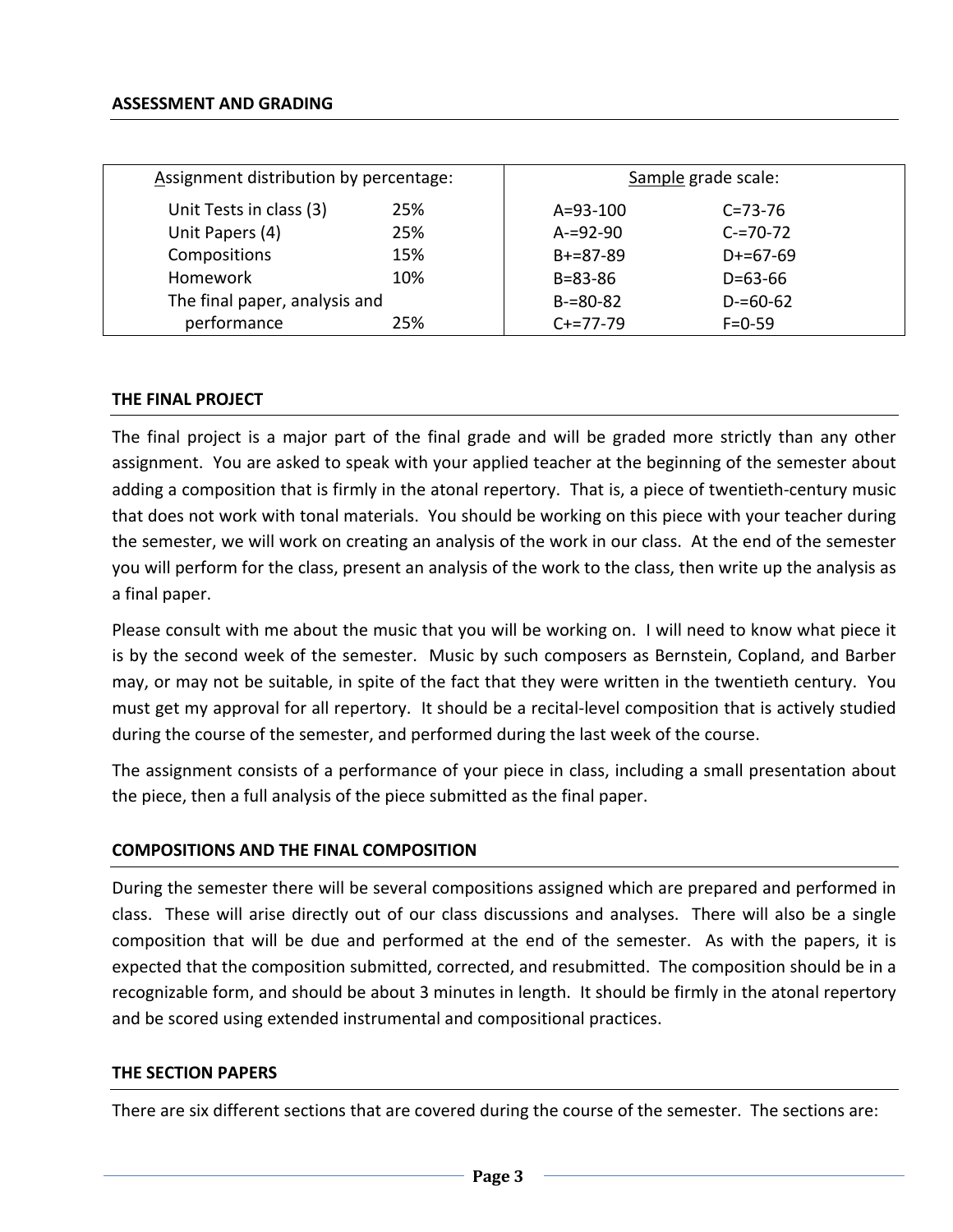- Debussy and Impressionism
- Stravinsky
- "Free" Atonality and Set Theory
- Serialism and the Second Viennese School
- Technology and Electro-Acoustic Compositions
- Current Trends

For four of these sections we will complete papers containing an analysis of a composition. Learning to write clearly and effectively about our field is critically important to us as a branch of the humanities. During the course of the semester we will not only study musical ideas that have become important during the last century, but will also learn how to communicate these ideas in prose. You will receive a great deal of help on the first papers, then receive progressively less help as the semester progresses. I expect that you will purchase or consult a copy of the style manual listed at the front of the syllabus.

## **INCOMPLETES AND LATE ASSIGNMENTS**

All assignments are to be submitted/turned in by the beginning of the class session when they are due—including assignments posted in Canvas. Incompletes will only be assigned in extremely unusual circumstances.

## **FINAL EXAMINATION POLICY**

Successful completion of this class requires taking the final examination **on its scheduled day**. The final examination schedule is posted on the Class Schedules site. No requests for early examinations or alternative days will be approved.

## **PLNU COPYRIGHT POLICY**

Point Loma Nazarene University, as a non-profit educational institution, is entitled by law to use materials protected by the US Copyright Act for classroom education. Any use of those materials outside the class may violate the law.

## **PLNU ACADEMIC HONESTY POLICY**

Students should demonstrate academic honesty by doing original work and by giving appropriate credit to the ideas of others. Academic dishonesty is the act of presenting information, ideas, and/or concepts as one's own when in reality they are the results of another person's creativity and effort. A faculty member who believes a situation involving academic dishonesty has been detected may assign a failing grade for that assignment or examination, or, depending on the seriousness of the offense, for the course. Faculty should follow and students may appeal using the procedure in the university Catalog. See Academic Policies for definitions of kinds of academic dishonesty and for further policy information.

## **PLNU ACADEMIC ACCOMMODATIONS POLICY**